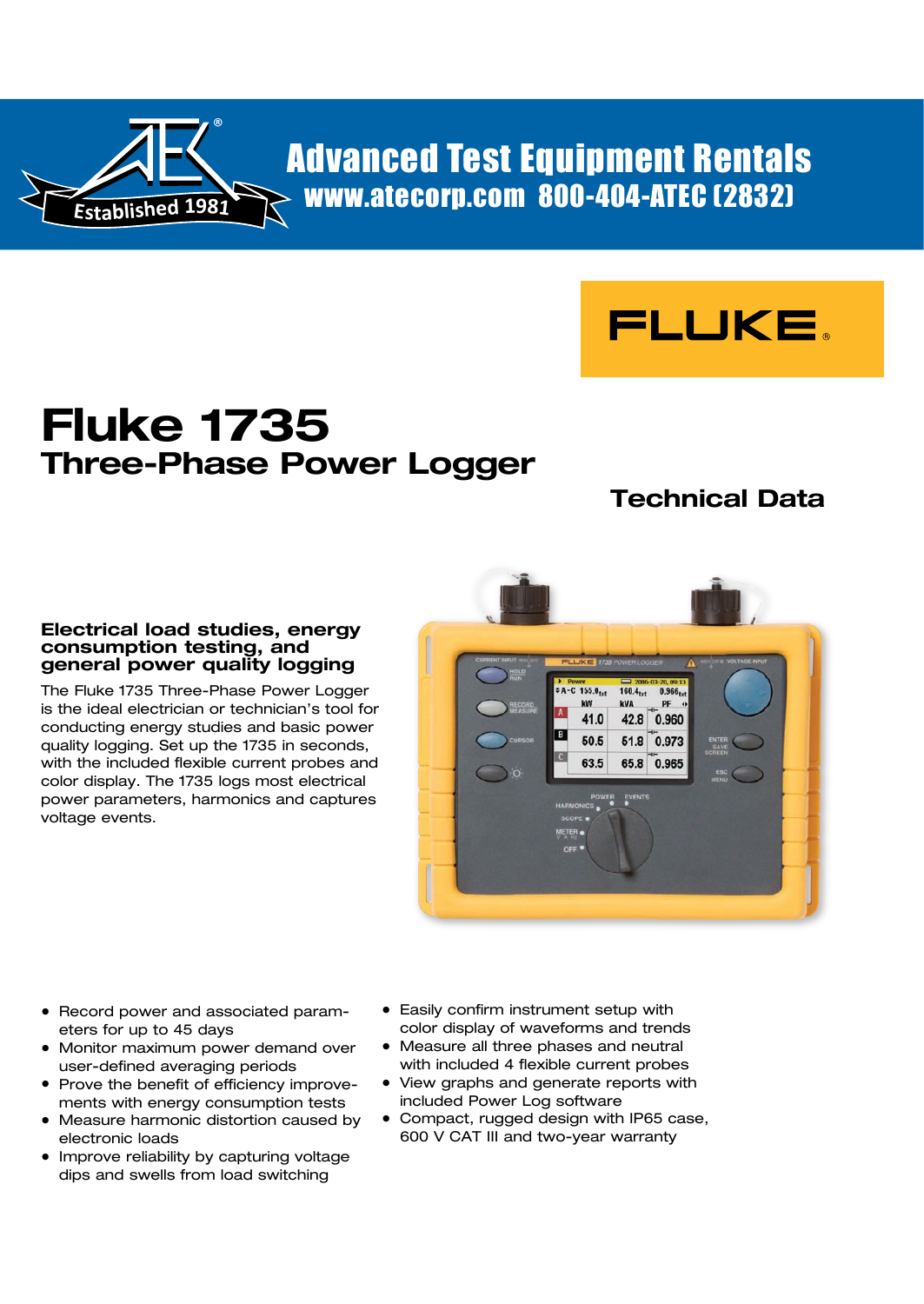

## **Applications**

Load studies – verify electrical system capacity before adding loads

**Energy assessments**  $-$  quantify energy consumption before, and after improvements, to justify energy saving devices Harmonics measurements – uncover harmonic issues that

can damage or disrupt critical equipment

Voltage event capture – monitor for dips and swells that cause spurious resets or nuisance circuit breaker tripping

## **Log the most common parameters**

Designed to measure the most critical three-phase power parameters, the 1735 can log rms voltage, rms current, phase angle, voltage events, voltage and current THD, voltage and current harmonics up to the 50th, active power, reactive power, power factor, active energy, reactive energy, and more. With memory for up to 45 days of data, the 1735 can uncover intermittent or hard-to-find issues.

## **Easy to use**

The four current probes are connected with one plug, the instrument automatically detects, scales and powers the probes. These variable range current probes are easily set to 15 A, 150 A, or 3000 A for high accuracy in nearly any application. The voltage connections are single leads, enabling easy and quick setups. The color screen provides instant confirmation that connections are correct, and then logging begins when you press the RECORD button.

|                  | ≑ L123 Ptot 33.43kW PFtot 0.957 |                 |  |
|------------------|---------------------------------|-----------------|--|
|                  |                                 |                 |  |
| $P_{\text{tot}}$ | Amax 33.71kW + min 31.71kW      |                 |  |
|                  |                                 |                 |  |
|                  |                                 |                 |  |
|                  |                                 |                 |  |
|                  |                                 |                 |  |
|                  | $*$ max 0.958                   | $~rm min$ 0.908 |  |
|                  |                                 |                 |  |

| $11.34_{\text{tot}}$ | $0:00:40 - 2006 - 03 - 16, 14:26$<br>$11.87_{\text{tot}}$ | $-3.635$      |
|----------------------|-----------------------------------------------------------|---------------|
| kWh                  | kVAh                                                      | kVARh         |
| 3.867                |                                                           | 4.052 - 1.238 |
| 4.361                |                                                           | 4.567 - 1.399 |
| 3.108                | $3.254 - 0.998$                                           |               |



Assess voltage and current

Conduct load studies for up to 45 days and view saved data on-screen or on a

Quantify energy consumption quickly on-screen or log to memory for extended

computer.

periods.





View waveforms onscreen to uncover waveform distortion and to verify correct voltage and current connections.

Capture voltage events using user-defined thresholds.



#### **Generate reports and view graphs with Fluke Power Log Software**

Designed to quickly view recorded data, the included Power Log software displays all recorded parameters on interactive trends. Generate a professional report with the 'Report Writer' function, or copy and paste images into report document manually.

|   | del 2299000 data aprè |       |    |
|---|-----------------------|-------|----|
|   | ×<br>٠                | ・「声源  |    |
|   |                       |       |    |
|   |                       | Every |    |
|   |                       |       |    |
|   |                       |       |    |
|   |                       |       |    |
|   | nnn<br>$A \Lambda$    | rin   | M  |
|   | rour<br>٦Ä            | rn    |    |
| š | rnn.<br>đ             | rrn   | Λľ |
|   | <b>CALLA</b><br>۱n    |       |    |
|   | inits<br><b>SHS</b>   |       |    |

View recorded data in simple graphs and tables.

| <b>Leport Writer Assistant</b>                                                                                                                                |                                                | ×                          |
|---------------------------------------------------------------------------------------------------------------------------------------------------------------|------------------------------------------------|----------------------------|
| Initial Date/Time:                                                                                                                                            |                                                | Final Date/Time:           |
| $\times$ 15h $\times$<br>13/12/2005                                                                                                                           |                                                | 12/01/2006 v 15h v         |
| F Print Summary Page                                                                                                                                          |                                                |                            |
| Pint Graphs for<br><b>Group Interval</b><br>V RMS Voltage<br>F Hamoreca<br><b>V</b> Frequency<br>F Ficker<br><b>Power</b><br><b>IV THD</b><br><b>V</b> Energy | 1 Week                                         | Force Exact Day/Hour Limit |
| V Dips and Surges<br>$\Gamma$ Transents                                                                                                                       | <b>V</b> Statistics<br><b>W</b> Event Profiles |                            |
| <b>OK</b>                                                                                                                                                     |                                                | Elenced                    |

Easily customize the report.



Create professional reports.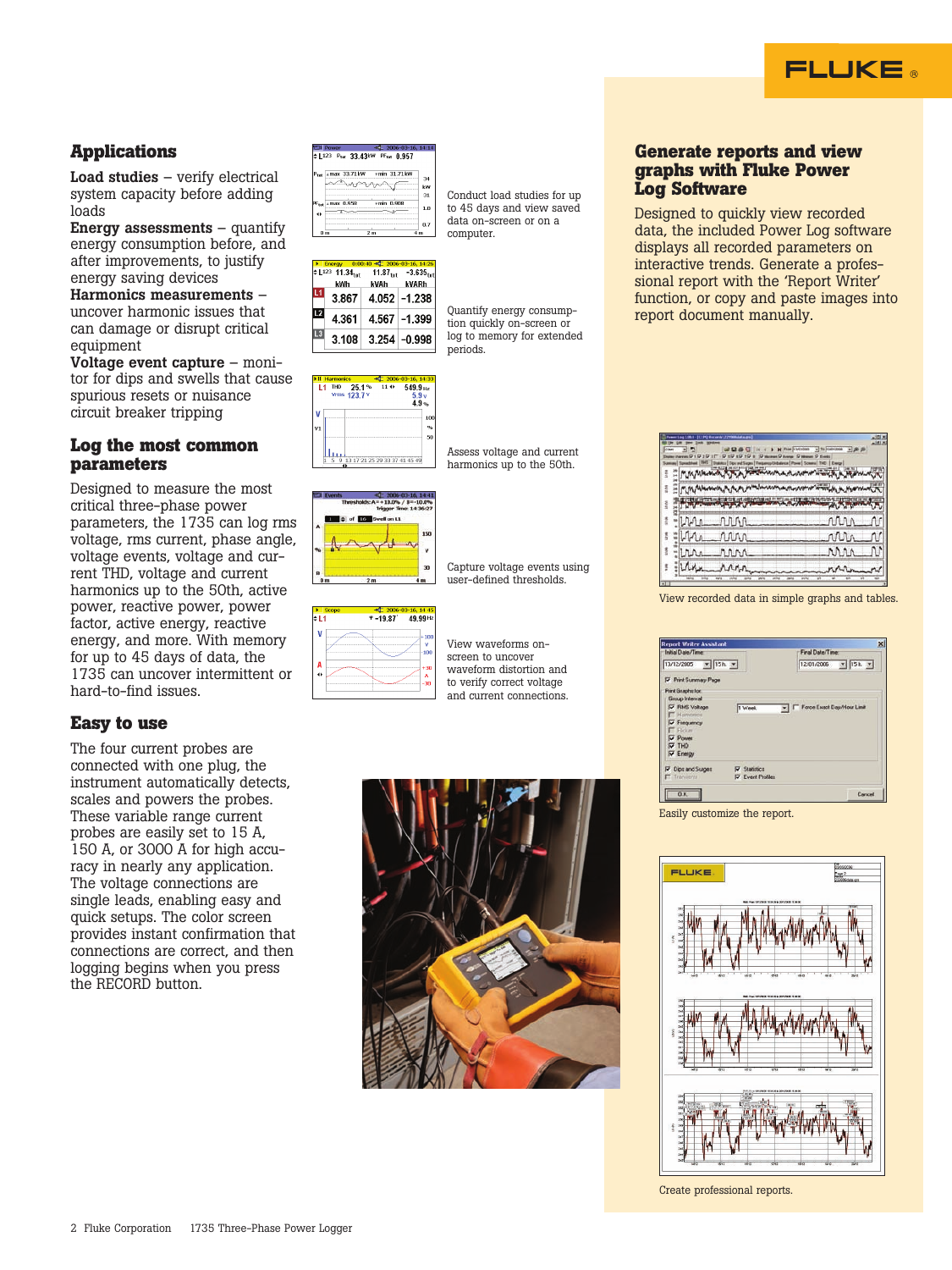

## **Specifications**

## **General**

| Display                     | $\frac{1}{4}$ VGA Graphic Color transmissive displays 320 x 240 Pixel with additional background lighting and adjustable<br>contrast, text and graphics in color |  |
|-----------------------------|------------------------------------------------------------------------------------------------------------------------------------------------------------------|--|
| Quality                     | Developed, designed and manufactured according to DIN ISO 9001                                                                                                   |  |
| Memory                      | 4 MB Flash memory, 3.5 MB for logging data                                                                                                                       |  |
| Interface                   | RS-232 SUB-D socket; 115.2 k Baud, 8 data bits, no parity, 1 stop bit, firmware updates are possible with the<br>RS-232 interface (9-pole extension cable)       |  |
| Sample rate                 | $10.24$ kHz                                                                                                                                                      |  |
| Line frequency              | 50 Hz or 60 Hz, user-selectable, with automatic synchronization                                                                                                  |  |
| Power supply                | NiMH battery-pack, with ac adapter (15 V to 20 V/0.8 A)                                                                                                          |  |
| Operation time with battery | Typical $> 12$ hours with backlight low and $> 6$ hours with backlight high                                                                                      |  |
| <b>Dimensions</b>           | 240 mm x 180 mm x 110 mm (6.1 in x 4.6 in x 2.8 in)                                                                                                              |  |
| Weight                      | 1.7 kg (3.75 lb), including battery                                                                                                                              |  |

## **Ambient conditions**

| Working temperature range   | $-10$ °C to +50 °C (+14 °F to +122 °F)        |
|-----------------------------|-----------------------------------------------|
| Storage temperature range   | $-20$ °C to $+60$ °C ( $+32$ °F to $+140$ °F) |
| Operating temperature range | 0 °C to +40 °C (+32 °F to +104 °F)            |
| Reference temperature range | $123 \text{ °C} + 2 \text{ °C}$               |

Note: The above terms are defined in European Standards. To calculate the specification at any point in the working temperature range, use the temperature coefficient below.

| <b>Temperature coefficient</b> | $\pm$ 0.1 % of the measured value per °C from the reference                                        |
|--------------------------------|----------------------------------------------------------------------------------------------------|
| Intrinsic error                | Refers to reference temperature, max. deviation is guaranteed for two years.                       |
| Operating error                | Refers to operating temperature range, max. deviation is guaranteed for two years                  |
| Climatic class                 | C1 (IEC 654-1) -5 °C to +45 °C (+41 °F to +113 °F), 5 % to 95 % RH, no dew                         |
| Housing                        | Cycoloy shock and scratch proof thermoplast VO-type (non-flammable) with rubber protection holster |

#### **EMC**

| Emission | class B<br>199<br>. .<br>$\cdot$ IV<br>                   |  |
|----------|-----------------------------------------------------------|--|
| Immunit  | 1997<br><b>TTI</b><br>. .<br>. I M<br>∘ ب⊔⊥<br>ັບມັບ<br>. |  |

## **Safety**

| Safety     | IEC<br>) V CAT III, double or reinforced insulation,<br>61010-<br>pollution degree 2<br>600 |
|------------|---------------------------------------------------------------------------------------------|
| Protection | IDAI<br>. EN60529 (refers only to the main $\gamma$<br>i housing without the battery        |

RMS values are measured with a 20 ms resolution.

### **V-rms wye measurement**

| <b>Measuring range</b> | 57 V/66 V/110 V/120 V/127 V/220 V/<br>230 V/240 V/260 V/277 V/347 V/<br>380 V/400 V/417 V/480 V ac |
|------------------------|----------------------------------------------------------------------------------------------------|
| Intrinsic error        | $\pm$ (0.2 % of measured value. + 5 digits)                                                        |
| Operating error        | $\pm$ (0.5 % of m. v. + 10 digit)                                                                  |
| Resolution             | $0.1$ V                                                                                            |

## **V-rms delta measurement**

| <b>Measuring range</b> | 100 V/115 V/190 V/208 V/220 V/380 V/<br>400 V/415 V/450 V/480 V/600 V/<br>660 V/690 V/720 V/830 V ac |
|------------------------|------------------------------------------------------------------------------------------------------|
| Intrinsic error        | $\pm$ (0.2 % of m. v. + 5 digit)                                                                     |
| Operating error        | $\pm$ (0.5 % of m. v. + 10 digit)                                                                    |
| Resolution             | $0.1$ V                                                                                              |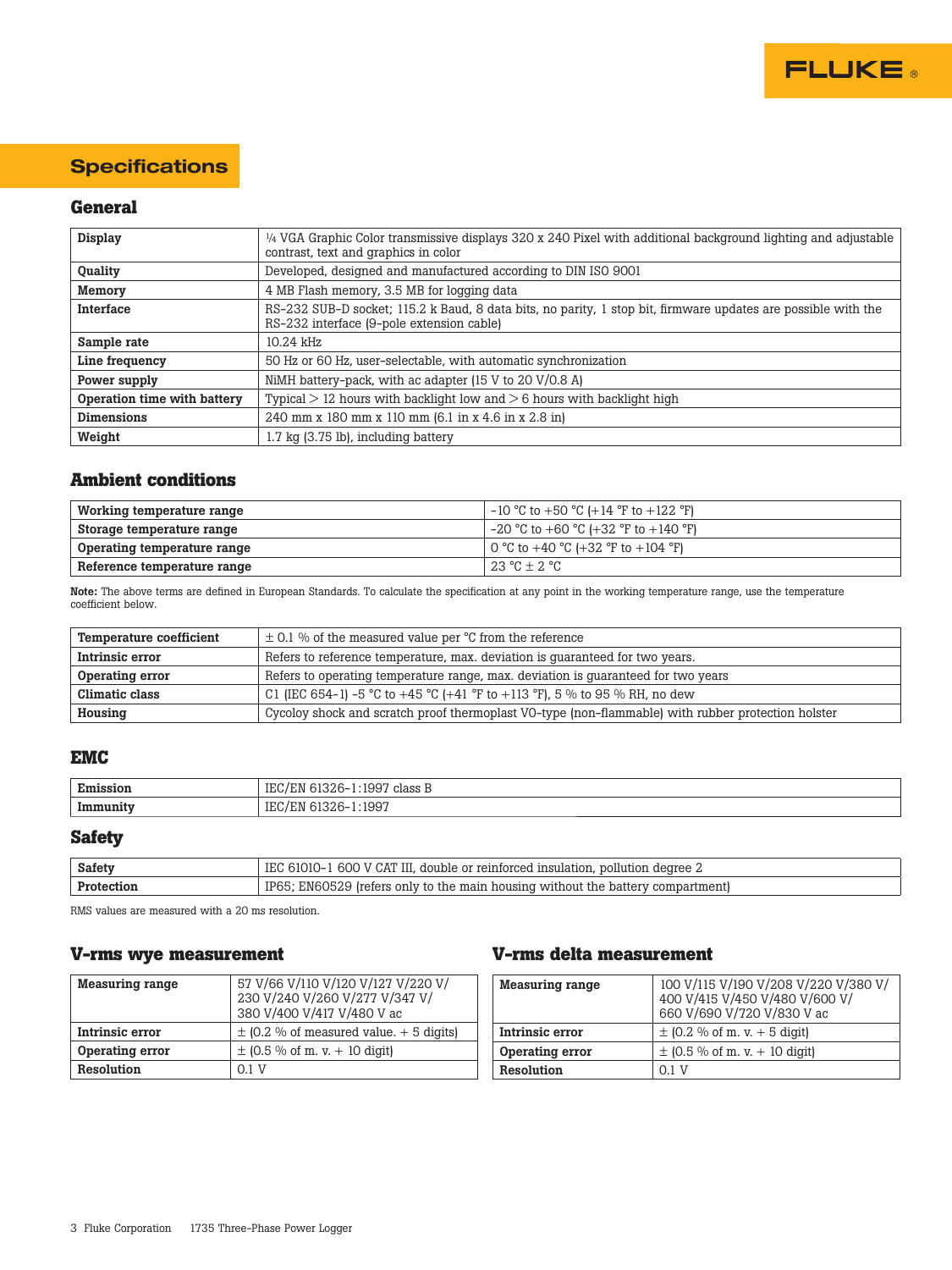

#### **A-rms measurement**

| 15 A/150 A/3000 A rms (at sine)                    |
|----------------------------------------------------|
| 1 A/10 A                                           |
| $0.01$ A                                           |
| 150 A/3000 A and 1 A/10 A                          |
| Intrinsic error: $\pm$ (0.5 % of m. v. + 10 digit) |
| Operating error: $\pm$ (1 % of m. v. + 10 digit)   |
| 15 A                                               |
| Intrinsic error: $\pm$ (0.5 % of m. v. + 20 digit) |
| Operating error: $\pm$ (1 % of m. v. + 20 digit)   |
|                                                    |

The errors of the current probes are not considered.

#### **By using Flexi-Set:**

| Flexi Set measuring error | $\pm$ (2 % of m.v. + 10 digit) |
|---------------------------|--------------------------------|
| <b>Position influence</b> | $\pm$ (3 % of m.v. + 10 digit) |
| CF (typical)              | 2.83                           |

Note: When using Flexi Set please make sure to position the conductor opposite to the Flexi Set-lock (refer following figure).



Flexi Set-Lock

### **Power measurement (P – Active, S – Apparent, Q – Reactive, D – Distorting)**

- Measuring range: see V rms and A rms measurement<br>• Power errors are calculated by adding the errors of
- Power errors are calculated by adding the errors of voltage and current
- Additional error due to power factor PF
- Specified error  $x(1-|PF|)$ <br>• Maximum range with vo
- Maximum range with voltage range 830 V deltaconnection and 3000 A current range is 2.490 MW, higher displayed values possible when using PTs and CTs with ratio feature

| Intrinsic error | $\pm$ (0.7 % of m.v. + 15 digit) |
|-----------------|----------------------------------|
| Resolution      | $1 \text{ kW}$                   |
| Operating error | $\pm$ (1.5 % of m.v. + 20 digit) |

• Typical range with voltage range 230 V wye connection and 150 A current range is 34.50 KW.

| Intrinsic error        | $\pm$ (0.7 % of m.v. + 15 digit) |
|------------------------|----------------------------------|
| Resolution             | 1 W to 10 W                      |
| <b>Operating error</b> | $\pm$ (1.5 % of m.v. + 20 digit) |

The errors of the current sensors themselves have not been considered.

## **Energy measurement (kWh, kVAh, kVARh)**

| Intrinsic error | $\pm$ (0.7 % of m.v.+ F variation error*<br>$+15$ digit)             |
|-----------------|----------------------------------------------------------------------|
| Resolution      | 1 W to 10 W                                                          |
| Operating error | $\pm$ (1.5 % of m.v. + F variation error <sup>*</sup> +<br>20 digit) |

\*Frequency variation error

## **PF (Power factor)**

| Range      | 0.000 to 1.000          |
|------------|-------------------------|
| Resolution | 0.001                   |
| Accuracy   | $\pm$ 1 % of full scale |

#### **Frequency measurement**

| <b>Measuring range</b> | 46 Hz to 54 Hz and 56 Hz to 64 Hz |
|------------------------|-----------------------------------|
| Intrinsic error        | $\pm$ (0.2 % of m.v. + 5 digit)   |
| Operating error        | $\pm$ (0.5 % of m.v. + 10 digit)  |
| Resolution             | $0.01$ Hz                         |